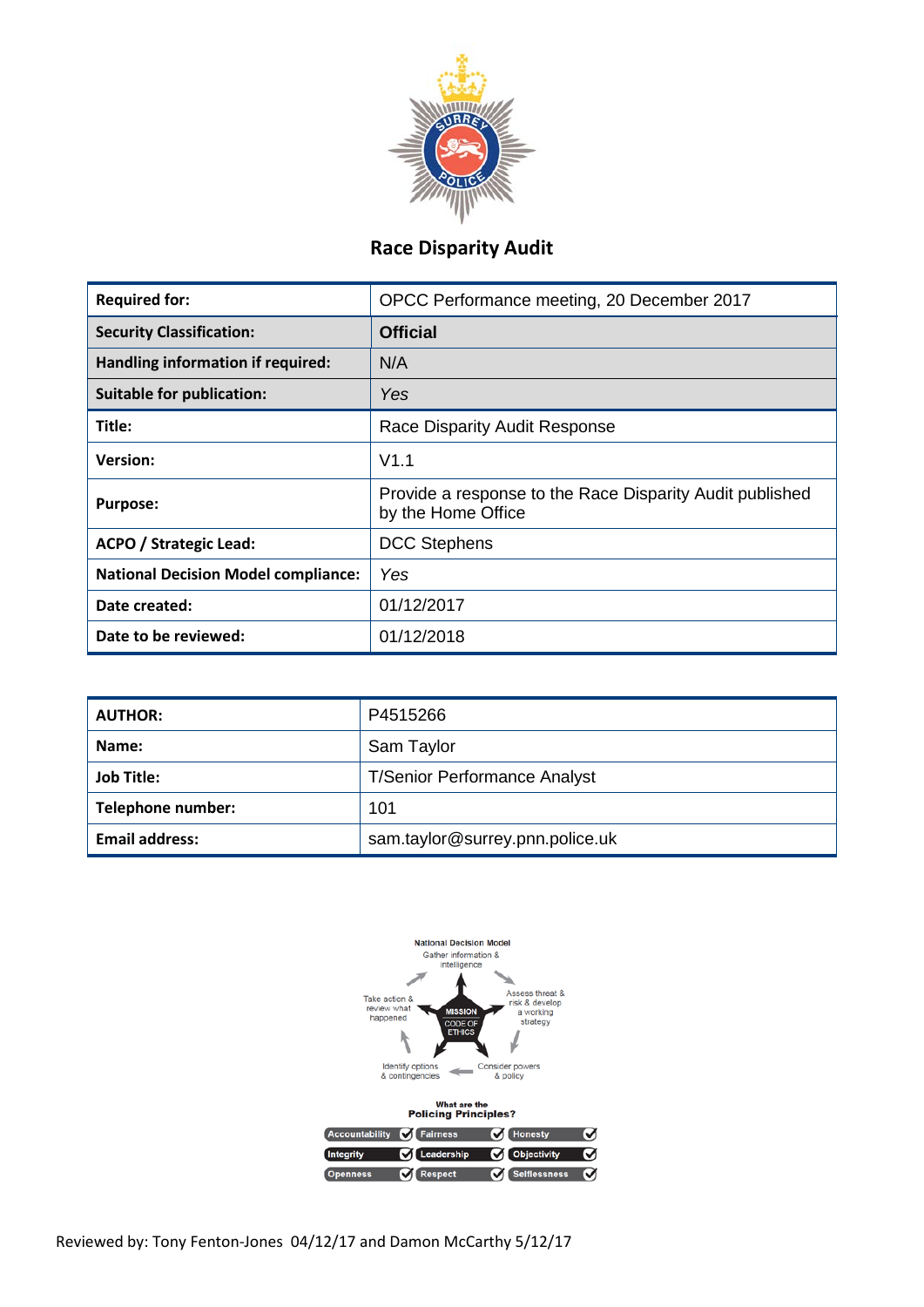# **1. Background**

- **1.1.** In November 2017, the Home Office published a Race Disparity Audit. This service was intended to provide information about the different experiences of people from a variety of ethnic backgrounds. It gathered data collected by government in one place, making it available to the public, specialists and charities.
- **1.2.** This document has been prepared in response to specific concerns around Crime, Justice and the Law from a Surrey perspective.

## **2. Arrests**

- **2.1.** Across England and Wales, 896,209 arrests were carried out in 2015/2016, a reduction of 5% on the previous year. By contrast, in Surrey, a total of 13,024 arrests were carried out in 2015/16, a fall of 15% or 2,359 less arrests on the previous year.
- **2.2.** Nationally, those in the Black ethnic group were 3 times more likely to be arrested than those in the White ethnic group. In Surrey Black people are almost 6 times more likely to be arrested than White people in 2015/16.
- **2.3.** Across England and Wales, ethnic minority groups in general were over one and a half times more likely to be arrested than White people. In Surrey this figure was higher with Ethnic minority groups in general being twice as likely to be arrested as White people.
- **2.4.** In 2015/16, 83% of those arrested where ethnicity was reported, were White, 6% Black and 6% Asian. Rates of arrest have fallen for White, Asian and Black ethnic groups; however, for White people they have fallen by almost 19%, and for all ethnic minorities they have fallen by 3%. Rates of arrest have risen for Chinese or Other ethnic group by 16%.

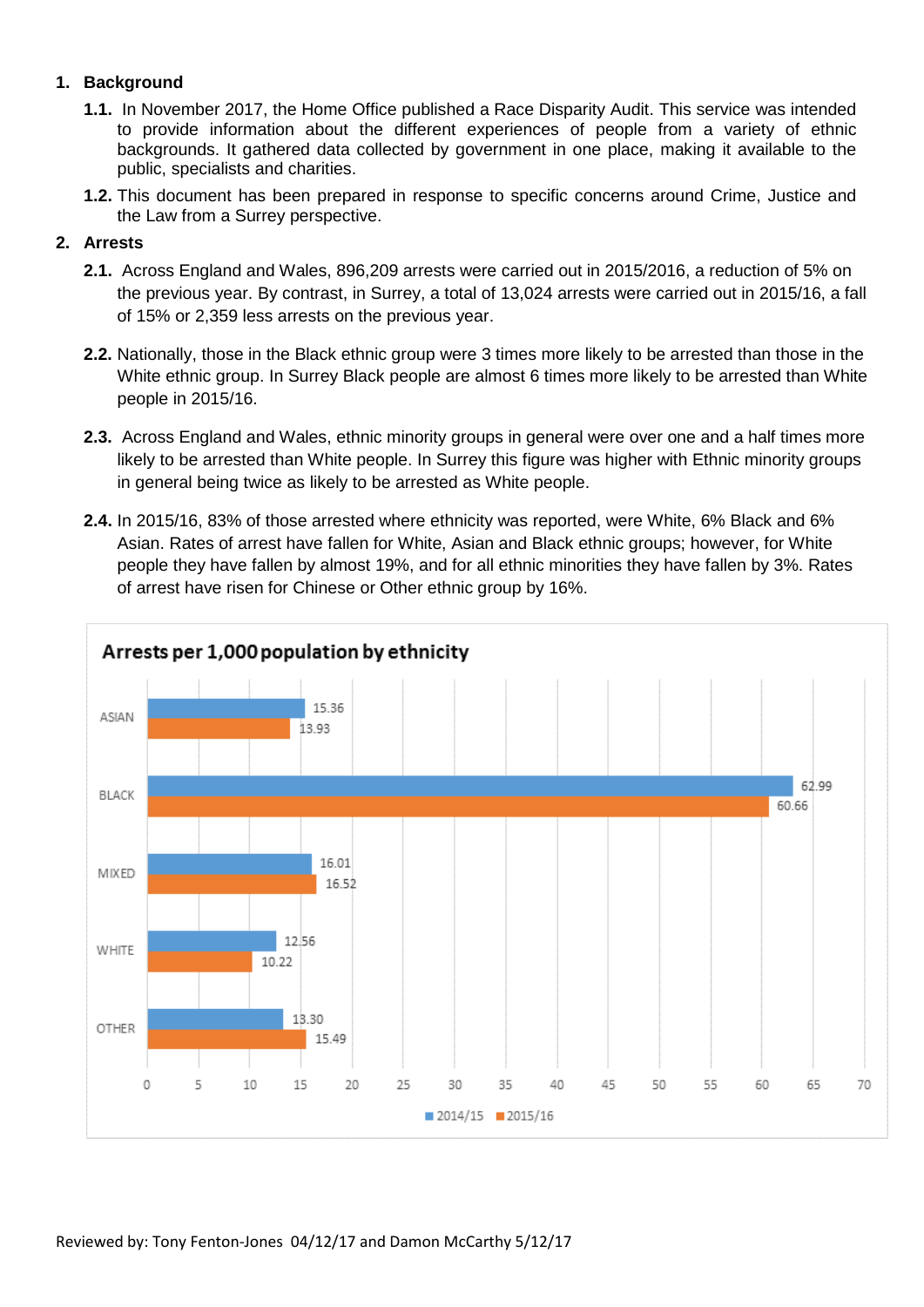## **3. Confidence in Policing**

- **3.1.** Across England and Wales, 78% of all adults had confidence in their local police in 2015/16, a clear increase from 2013/14, when the percentage was 76%
- **3.2.** When the figures for the last 3 years are combined, Mixed ethnic group adults and Black adults had markedly less confidence in the local police than White adults. Asian adults had the highest levels of confidence in the local police
- **3.3.** In 2015/2016, 91.2% of respondents in Surrey were confident in their neighbourhood police in 2015/16, this is a +1.4% point increase compared to the 2013/14 result (89.8%) and is higher than the national average. During the same period, public confidence was higher for Asian (92.4%) and Black (92.1%) respondents than for White respondents (91.1%).



## **Chart 1: Public Confidence by Ethnicity.**

# **4. Stop and Search**

- **4.1.** Across England and Wales, the numbers of stop and searches have fallen for all ethnic groups over the period presented; however, they have fallen at different rates for different groups. White people saw a 38% decrease in stop and search, the largest fall between 2015/16 and the previous year
- **4.2.** Nationally, for ethnic minorities, the decrease in stop and search was lower: down 8% for Black people, down 16% for Asian people, down 19% for those of Mixed ethnicity and down 25% for Other. People from an ethnic minority background are 3 times more likely to be stopped and searched than White people. Black people are over 6 times more likely to be stopped and searched than White people
- **4.3.** In Surrey, the numbers of stop and searches have fallen for all ethnic groups over the period presented; however, they have fallen at different rates for different groups other than Not recorded and Other. White people saw a 49% decrease in stop and search, the largest fall between 2015/16 and the previous year apart from those Not Recorded or Other. For ethnic minorities, the decrease in stop and search was lower: down 28% for Black people, down 43% for Asian people, down 28% for those of Mixed ethnicity and down 60% for Other.
- **4.4.** The disproportionality rates for all stop searches between ethnic minority groups and white people have been falling from 2.8 in early 2017 to 2.4. Likewise, the disproportionality rates for all stops between black people and white people have fallen from 9.3 to 8.8 over the same period (just slightly above the national average of around 8.4).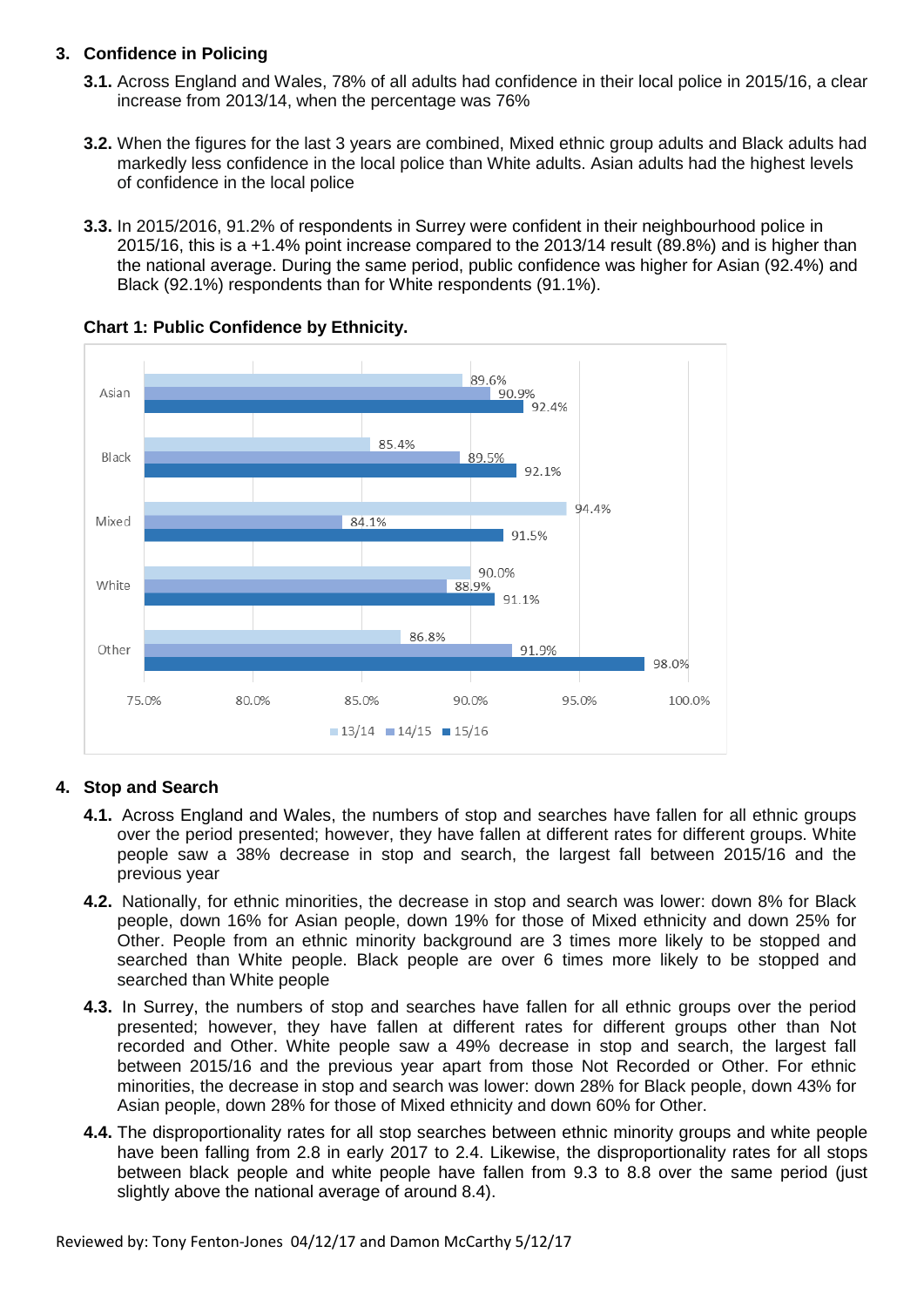When only including searches on residents, the disproportionality rate between black people and white people is 5.0. The relatively low resident populations of minority ethnic groups within Surrey impacts on disproportionality levels; for example, when considering borough-based data the disproportionality rate between black and white people in Mole Valley is 23, yet there were only 19 searches carried out on black people over the last 12 months.

Travelling criminality, especially 'County Lines' (associated with drugs and violence), from neighbouring force areas with much higher ethnic minority populations, e.g. London, have a significant impact as officers target their search activity towards this criminality.

The force's strategic stop and search oversight group, Stopwatch, is held each quarter and attended by IAG members and force representatives; in each meeting, 100 search records are dipchecked. Divisional representatives review 15 searches on people from minority ethnic groups per borough before each meeting to provide increased scrutiny. New intranet performance products allow up-to-date stop and search information to be broken down to divisional rotas for each borough, showing numbers of searches for different ethnicities.

HMICFRS recently reviewed 200 search records and 194 (97%) had reasonable grounds.

New stop and search training is being rolled-out in force in early 2018.





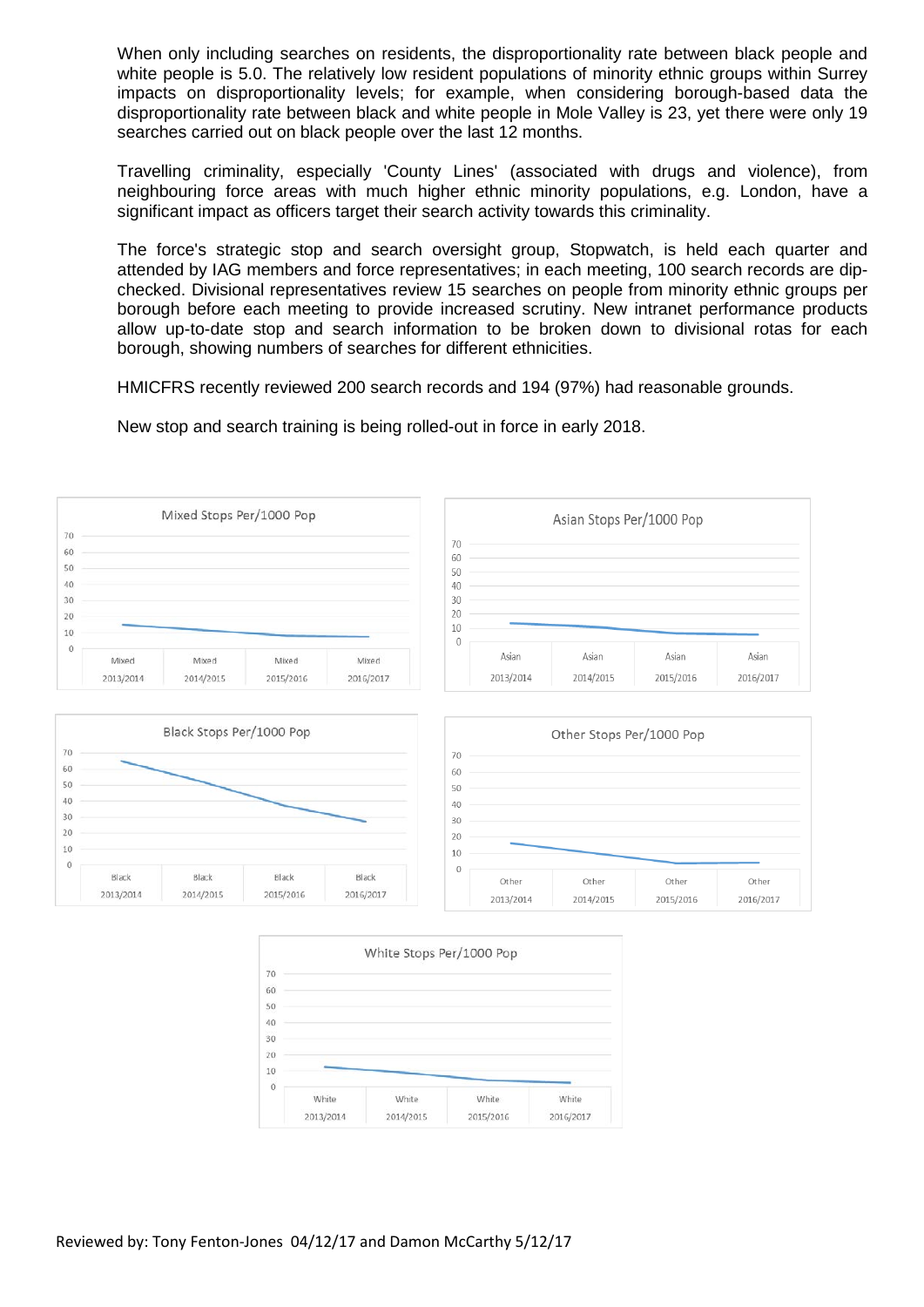## **5. Victims of Crime**

- **5.1.** In 2015/2016, 17,463 individuals were victims of at least one notifiable offence (reported to the police) during the 12 month period. This represents an increase of 25.1% compared to the same period in 20[1](#page-4-0)3/2014 in which there were 13,956 distinct victims<sup>1</sup>. Levels of reporting have also increased compared to the previous fiscal year (2014/2015) with an additional 455 distinct victims (+9.7%).
- **5.2.** Across England and Wales, levels of victimisation fell during the reporting period with 15% of the total adult population being a victim of at least one crime in 2015/2016 compared to 17% in 2013/14. In 2015/16, a higher proportion of the Mixed, Asian and Black adult populations were victims of crime than the White adult population. This finding held true in Surrey with all BME groups experiencing higher levels of victimisation than the White population.
- **5.3.** Of note, those with in the Black ethnicity group were more than 4 times more likely to report being a victim of crime compared to those in the White ethnicity group.



# **6. Fear of Crime**

- **6.1.** In 2015/16, around a fifth of adults in England and Wales believed that they were either 'very likely' or 'fairly likely' to be a victim of crime in the next year. The figures for fear of crime have remained consistent between 2013 and 2016 for all adults
- **6.2.** In 2015/16, a smaller proportion of White adults reported fear of crime compared with Asian adults, adults from Other ethnicities and Black adults. Asian adults and adults from the Other ethnic background category had the highest levels of fear of crime.
- **6.3.** Comparison figures for Surrey are not available at this stage. Additional ethnicity data has been request from the ONS/CSEW which will allow for direct comparisons to be made. In lieu of this, overall figures have been provided below.

<span id="page-4-0"></span><sup>&</sup>lt;sup>1</sup> NB. The Force changed its Crime Recording System in October 2013 which may impact on the figures reported within this section of the report.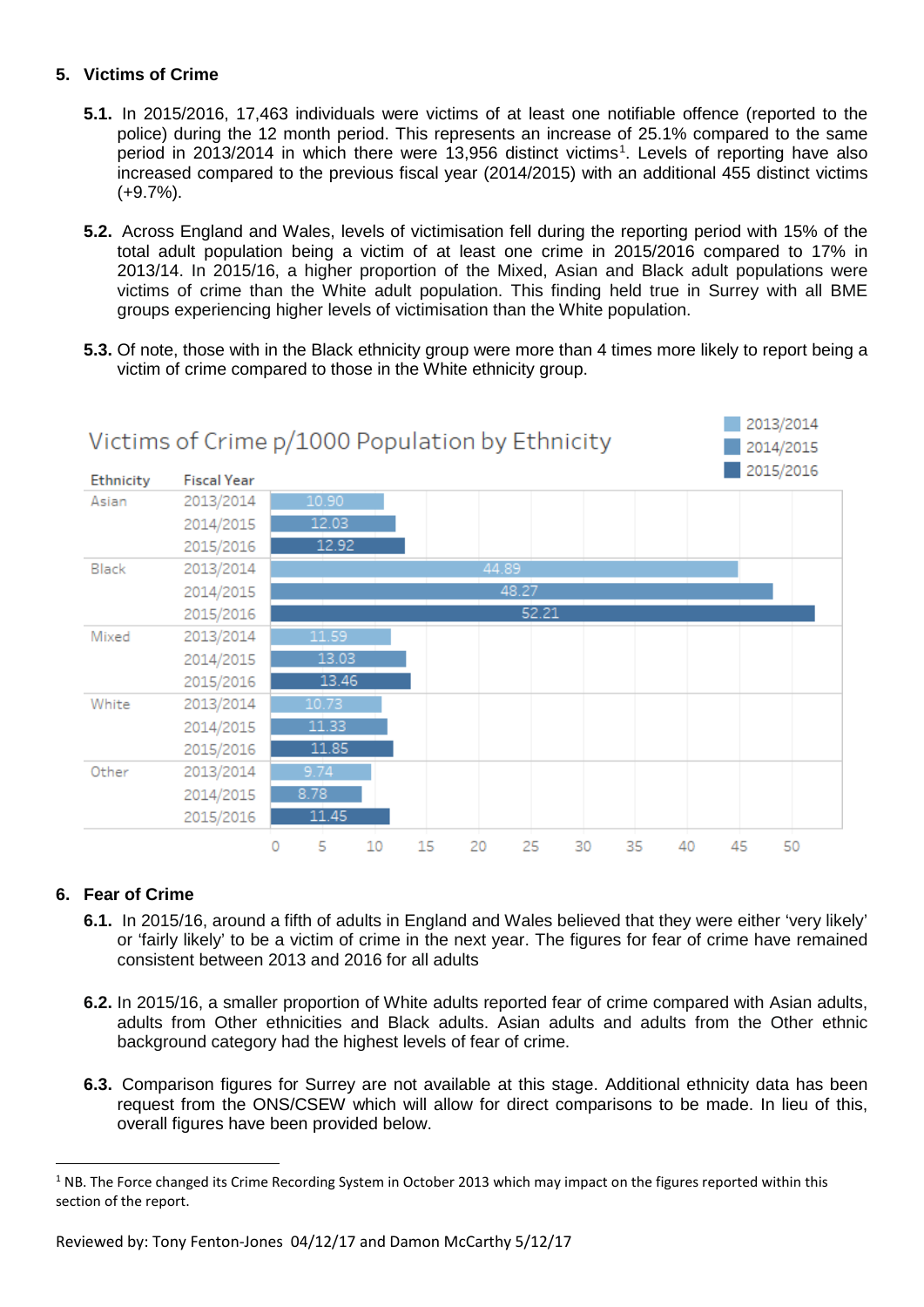- **6.4.** In quarter 1 of 2017/18, 3.15% of Surrey respondents to the Crime Survey of England and Wales said they thought they were at risk of personal crime within the last 12 months. This compares to 3.77% in quarter 1 of 2016/17 and 3.55% in quarter 4 of 2016/17.
- **6.5.** In quarter 1 of 2017/18, 9.33% of Surrey respondents to the Crime Survey of England Wales said they thought they were at risk of household crime within the last 12 months. This compares to 10.54% in quarter 1 of 2016/17, and 8.93% in quarter 4 of 2016/17.

## **7. Employment of Police Officers**

## **Risks**

- **7.1.** Underrepresentation from Black and Minority Ethnic (BME) officers and staff has been a longstanding issue in Force, as is replicated nationally. Prior to the current Equality, Diversity and Human Rights Strategy (EDHR) 2015-2019, there have been examples of previous activity to improve the situation with varying levels of success. Activity was often finite and short term, meaning that long term sustainable resolution was problematic. Recruitment activity was minimal in terms of attracting BME candidates, and there was little evidence of active progression of internal BME staff to improve representation at a supervisory and senior level.
- **7.2.** In 2015, the revised Surrey EDHR strategy 2015-9 and delivery plan was introduced and the following aspirations agreed, based upon Census 2011 data:
	- To achieve internal BME officer representation of 9% by 2019, this was 3.7% at the end of Q2 17/18
	- To achieve internal overall BME representation of 9% by 2019, 4.1% at the end of Q2 17/18
	- To achieve BME officer supervisory representation of 9% at all ranks by 2019, 3.0% at the end of Q2 17/18.
- **7.3.** Current trends and forecasts indicate these aspirations are under target, despite ongoing activity and focus as outlined below. It is recognised that increasing BME representation is a long term issue to resolve with many years in fruition from initial contact to recruitment.

## **Areas of Strength**

- **7.4.** Representation (for all protected characteristics but with a clear focus on BME) has been a constant quarter priority of the Force equality objectives. This means that all EDHR board representatives including operational leads have been tasked to actively increase representation in their area. This has resulted in an evident shift in which activity is embedded at a senior level throughout the organisation, and not reliant on one single department.
- **7.5.** In terms of governance and accountability, this is delivered through:
	- EDHR (Equality, Diversity and Human Rights) board, chaired by DCC Stephens
	- Representation meeting chaired by ACC Kemp
	- BME Working Group chaired by senior lead CS Dave Miller

## **7.6. Current Activity**

## **Surrey – SPACE (Surrey Police Association for Culture & Ethnicity) and Diversity**

In conjunction with the Diversity team, SPACE have role modelled an active, value-adding staff association, challenging the Force to keep the issue of representation on agenda, as well as taking the lead in delivering activity to increase representation. Chair (PC Trepesch) and Vice-Chair (Sim Sian) have delivered tangible activity at all points of the employee life cycle with a targeted action plan for recruitment, progression and retention including:

• Attending in excess of 60 targeted community engagement events across the county to encourage recruitment, including schools, colleges and universities, faith festivals and community events to 'sell' policing as a career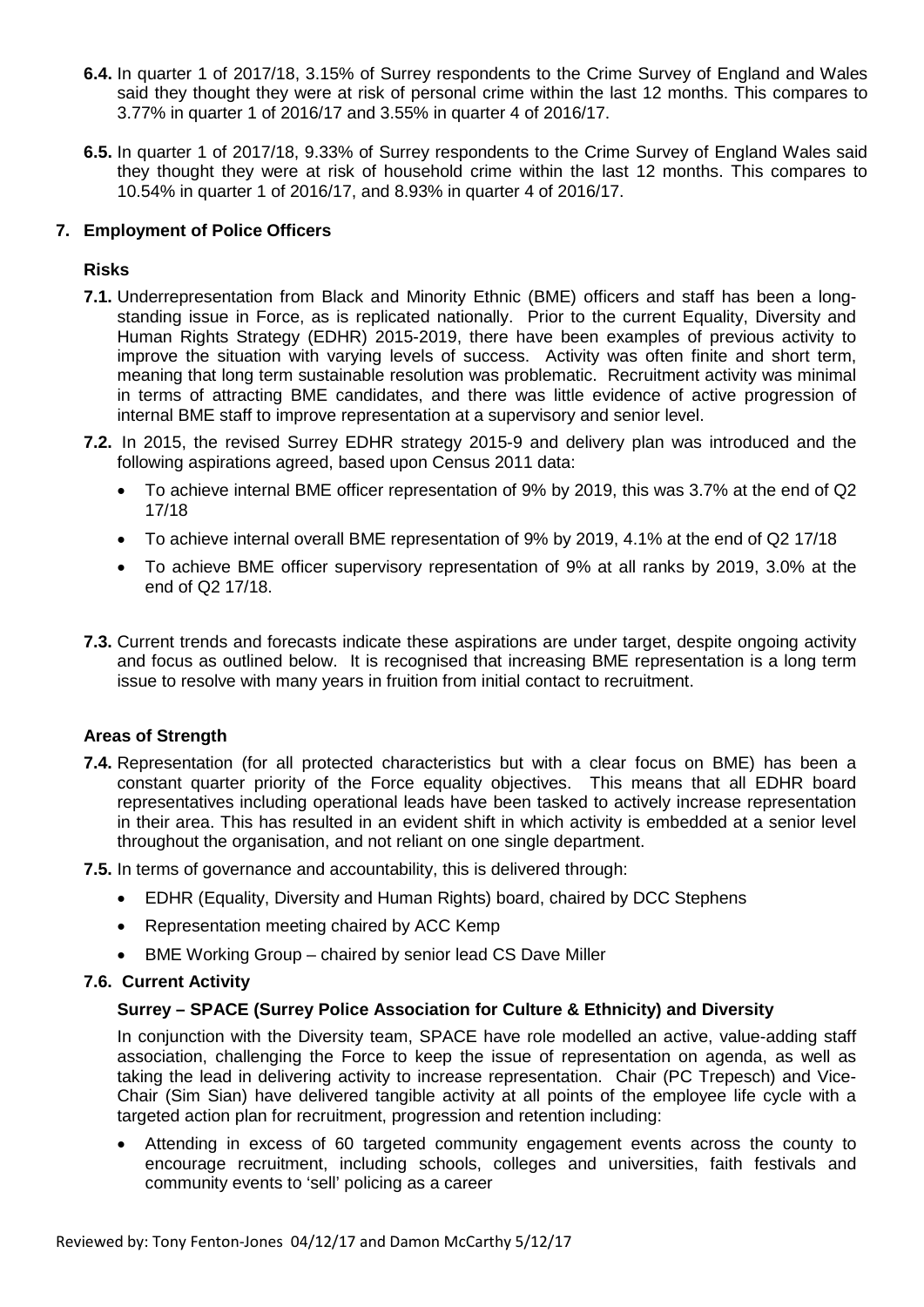- Reviewed the assessment process from the point of entry to highlight recruitment barrier including unconscious bias and spot positive action opportunities
- Designed and implemented the **BME mentoring scheme** for new recruits to guide them through the complicated application progress to limit the attrition rate pre-joining. This provided bespoke support and training, resulting in several candidates passing who had failed previously
- Organising and delivering a conference for over 100 BME officers and staff, focusing on improving recruitment and career progression for existing staff.
- Review of BME leavers and exit interviews to identify trends where accessible
- Research to identify barriers including national public survey

This activity has been recognised as best practice nationally with the following achievements:

- Highly commended at the CIPD People Management Awards for best diversity and inclusion initiative
- Shortlisted at Personnel Today Awards for best diversity and inclusion initiative
- December 2017 CIPD research paper *Addressing the barriers to BAME employee career progression to the top* includes a best practice case study on SPACE and Diversity.

#### **Volunteer Cadets**

In autumn 2016 Surrey became part of the National Volunteer Police Cadet (VPC) scheme which is open to anyone aged 13-18 living in Surrey and is free of charge.

National objectives for the scheme include Cadets that represent the diversity of their community and aiming to recruit 25% of Cadets from a vulnerable background, offering opportunity to those who are most in need of it.

- The scheme is designed to provide a safe environment in which young people can learn as individuals, develop positive relationships with the police and actively support their community.
- Across the county the force currently has just under 150 Cadets in six borough based VPC units, Elmbridge, Epsom and Ewell, Guildford, Reigate and Banstead, Runnymede and Woking.
- In Surrey our current Cadet establishment exceeds the national objectives. Of our current Cadet establishment over 40% fall into the National VPC definition of vulnerable, particularly those vulnerable to exclusion through social factors, race, religion, disabilities or those who may have already been exposed to familial criminality in their past.
- Particular positive stories of note are Cadets who identify as LGBT, with one Cadet in particular using the scheme as an opportunity to come out as transgender as he felt the support was there to allow him to do this, a Cadet who is a double amputee, Cadets from care homes, a number of Cadets with learning or behavioural challenges.
- The Surrey VPC scheme is very diverse with 25% of Surrey Cadets self-identifying as being from underrepresented groups.
- There is currently a waiting list to join the scheme, and it is becoming stronger every day.

#### **7.7. Positive Action Roles project.**

Research from Forces strong in this area (BTP, GMP) indicated that BME representation has increased where Forces have used dedicated Positive Action resources to engage with communities and support individuals throughout the long recruitment programme.

Therefore, building on the successful model delivered by SPACE, two individuals (one officer, one staff) have been seconded to focus solely on this role as part of People Services. It is anticipated that this will be at least a two year programme and will develop a variety of new entry points including development of a work experience programme. This is due to start in January 2018.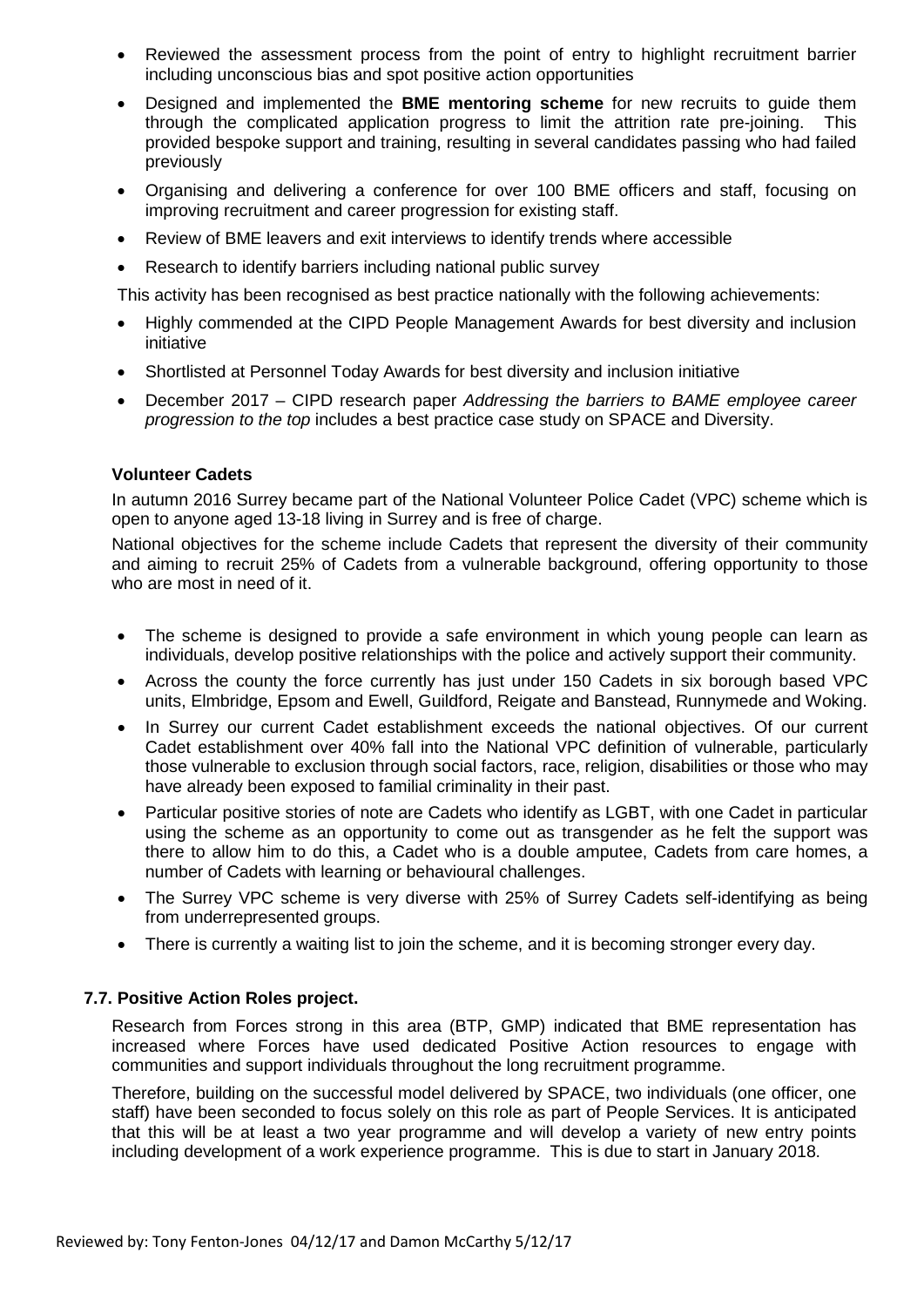#### **7.8. PALS programme**

The Force is very mindful that disparity is a broader issue than just recruitment and activity has been focussed on career development also.

Championed by senior lead for BME, C/S Miller and led by DCI Lambachia, the PALS programme launched last year to develop BME officers to tackle the issue of disparity in senior positions.

10 BME officers across Surrey and Sussex were selected to undertake a nine month development programme led by Surrey Police and aimed at improving their potential and confidence. It was delivered by a respected outside provider and assessed post course as being very beneficial to those attending the course. It was sponsored by both DCCs and is the cornerstone of the support provided to BME officers and supplements the mentoring scheme that SPACE provides to new applicants. It was so successful that it was agreed to run it again in 2018 for both BME officers and staff across Surrey and Sussex, this time led by Sussex.

This is evidenced by outcomes for individuals which include:

- 2 x officers successful in paper-sift for fast track from PC to Inspector
- 1 x passed Inspectors promotion exam.
- 1 x now in temp Inspector role.
- 1 x successful in staff officer post.
- 1 x successful in promotion to DS.
- 1 × successfully passed and is now in T/DS post.
- 1 x going for T/DS role awaiting interview.
- 2 x gained confidence and now studying for PC to PS exam.

#### **7.9. Trends**

- 7.9.1. As of Q2 2017/18, 1590 officers in Surrey recorded their ethnicity as White, this is a 15.2% decrease compared to the end of the 2014 financial year. Although this is below the percentage seen amongst the Surrey population, it is coupled with an increase in officers that have not recorded their ethnicity and therefore doesn't necessarily indicate increases in other ethnic groups.
- 7.9.2. As of the same date, Asian officers made up 1.3% of the total, Black officers made up 0.4%, Mixed ethnicity made up 1.5% and 0.3% identified as Other. Mixed ethnicity is the only BME group which has seen consistent percentage decreases since 2014, though this is primarily due to increases in total officer headcount. All other BME groups experienced minor fluctuation.